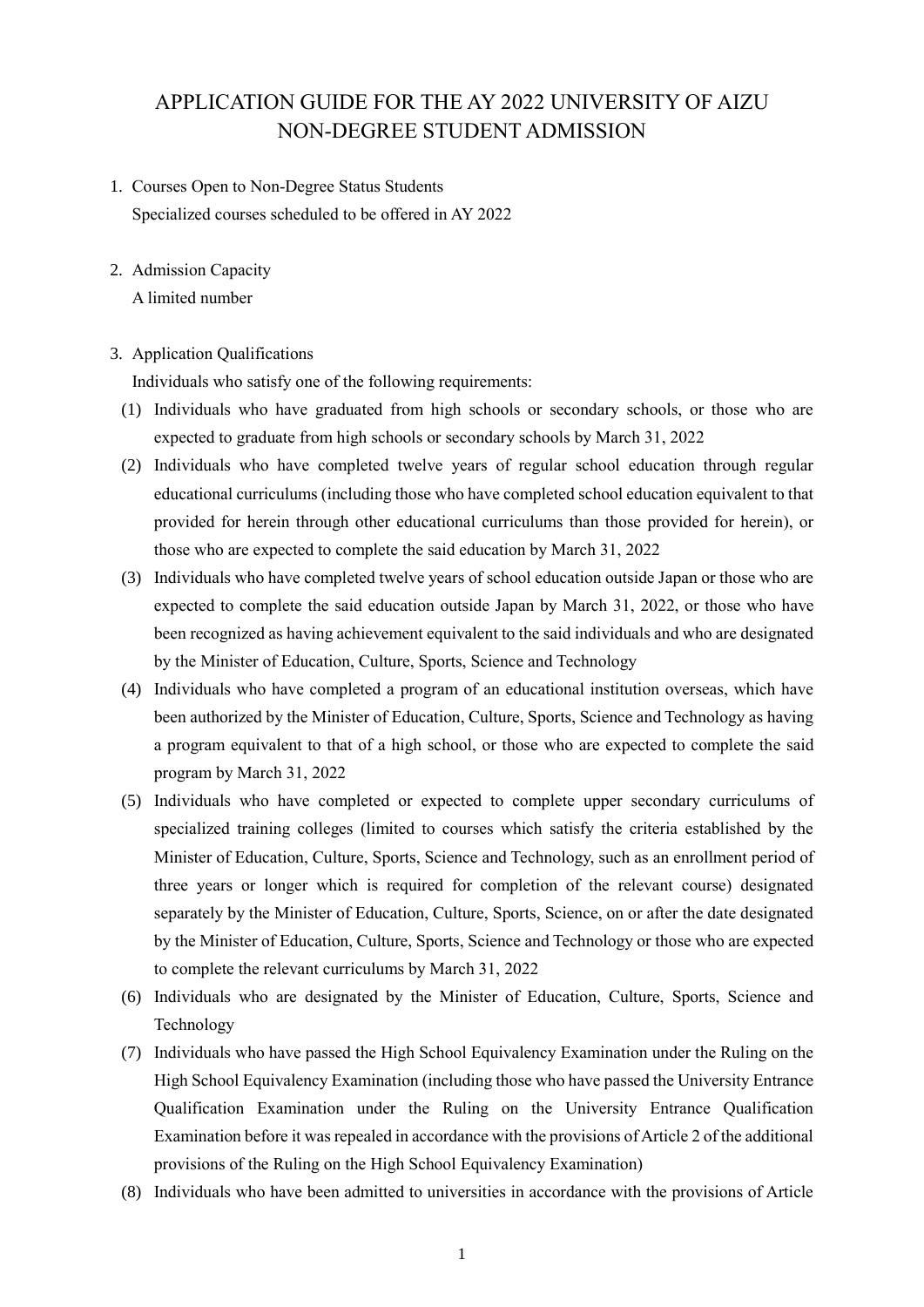90, Paragraph 2 of the School Education Law of Japan, and who have been recognized as having scholastic ability appropriate for education at the University of Aizu

- (9) Other than those individuals provided for in the preceding items, individuals who have been recognized by the University President through examination of qualifications for application to the University of Aizu as possessing scholastic ability equivalent to or higher than that of a high school graduate and who will have reached the age of eighteen by March 31, 2022
- \* With regard to applicants for the AY 2022 October Admission, the date, "March 31, 2022", shall be read as "September 30, 2022" in the application qualifications described above.

#### 4. Application Procedures

(1) Application Method

Applications must be submitted in person or by postal service.

In the case that you will bring the applications directly to the University, please submit the documents to the Student Recruiting Section of the Student Affairs Division. Applications will be accepted from 9:00 a.m. to 5:00 p.m. (excluding non-working days for the University).

(2) Deadlines for Completion of Application Procedures

(Applicants residing in Japan)

April Admission: Friday, February 4, 2022 (as postmarked on the envelope) October Admission: Friday, August 5, 2022 (as postmarked on the envelope) (Applicants residing outside Japan) April Admission: Friday, October 22, 2021

October Admission: Friday, April 22, 2022

### (3) Applications must be sent to:

Student Recruiting Section, Student Affairs Division, The University of Aizu Tsuruga, Ikki-machi, Aizu-Wakamatsu City, Fukushima, 965-8580 JAPAN

- (4) Application Documents (Fill in the provided forms clearly either in Japanese or in English.)
	- a. Admission Application Form (prescribed form)
	- b. Application Fee: 9,800 yen (for AY 2021)

The application fee should be paid to the bank account designated by the University of Aizu as noted below. Please make sure to attach proof of payment of the fee to the back of the admission application form.

(Applicants residing in Japan) Bank Name: Toho Bank, Aizu Branch Account Number: 2268703 Account Holder: The University of Aizu SWIFT code: TOHOJPJT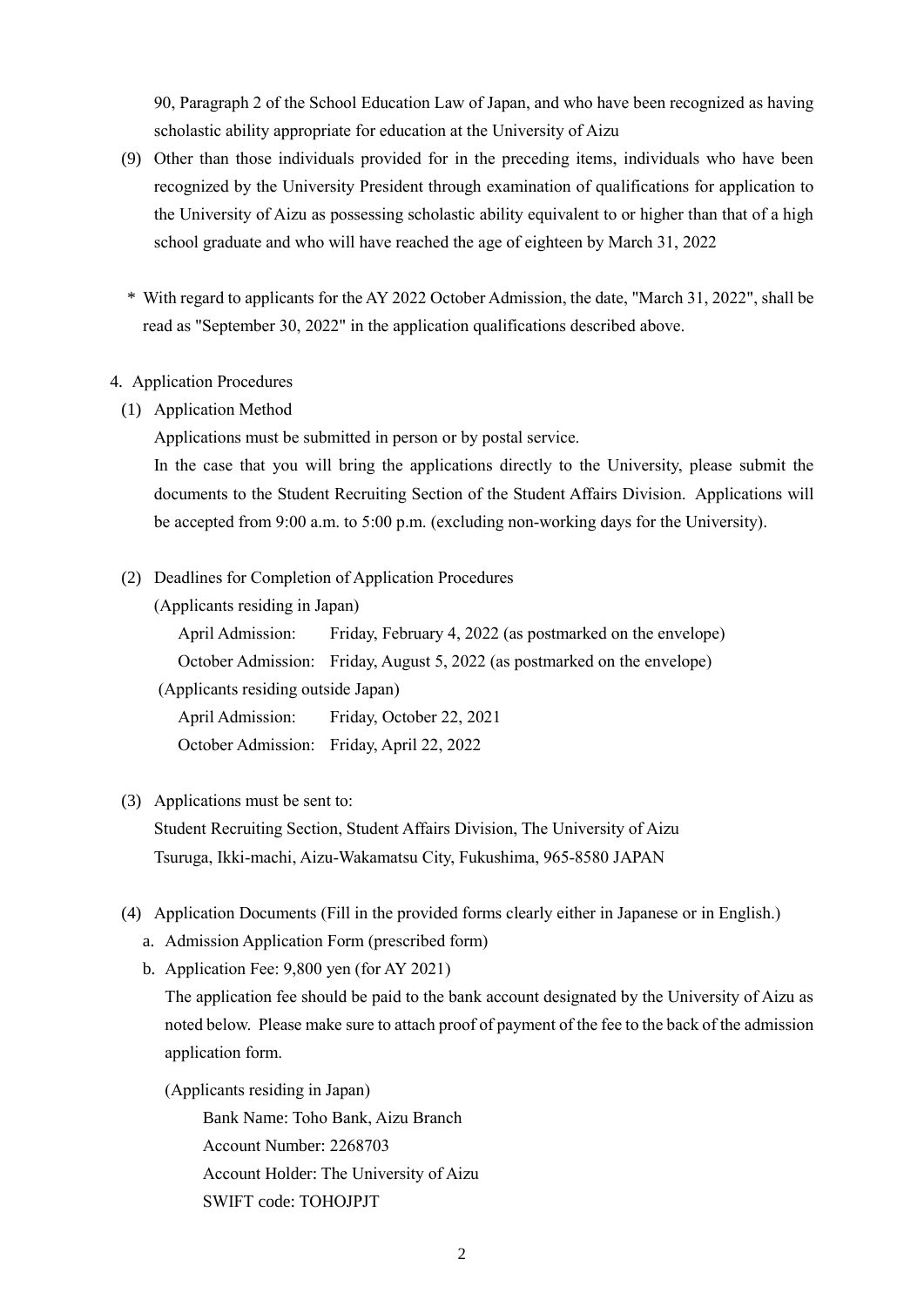(Applicants residing outside Japan)

Bank Name: Mizuho Bank, LTD., Aizu Branch Account Number:1178709 Account Holder: The University of Aizu

SWIFT code: MHCBJPJT

- \* For notes on money transfers to be made by applicants residing outside Japan, please refer to item a. of (5) "Points to note" below.
- \* The application fee for AY 2022 (the amount and the method of payment) is subject to change.
- c. Academic Transcript and (Expected) Graduation Certificate issued by the highest educational institute in which an applicant was (have been) enrolled.
	- \* Not necessary for those who are expected to graduate from the University of Aizu by the end of March or the end of September, 2022.
- d. Curriculum Vitae (prescribed form)
	- \* Not necessary for those who are expected to graduate from the University of Aizu by the end of March or the end of September, 2022.
- \* (Applicants without Japanese citizenship) Following documents are also required.
	- e. A copy of an official certificate of Japanese or English proficiency test (JPLT, TOEIC, TOEFL, IELTS, Duolingo, etc.) from within two years of the application deadline
		- \* Admission as a non-degree student is conditional on having a minimum level of Japanese and/or English proficiency.
	- f. Statement of Financial Support (prescribed form)

The provided form should be filled out by applicant's sponsor.

- g. Documents proving assets of applicant's sponsor. Some examples of the proof are listed below.
	- Certification of the balance of a sponsor's account issued by a financial institute written in English. The sponsor's name, account balance and the date have to be included in the certification.
	- Certification of employment and annual income of a sponsor issued by the sponsor's employer written in English.
- h. A photocopy of a passport, a certificate of residence, or residence card. Some examples of the proof are listed below.
	- The page of applicant's passport carrying applicant's name and nationality.
	- Certificate of residence (including permanent residence address).
	- Applicant's residence card or identity card.
- i. Letter of Recommendation

This should be prepared in English using any format and sealed by a faculty advisor, etc. who can objectively attest to the applicant's academic ability, achievements, etc.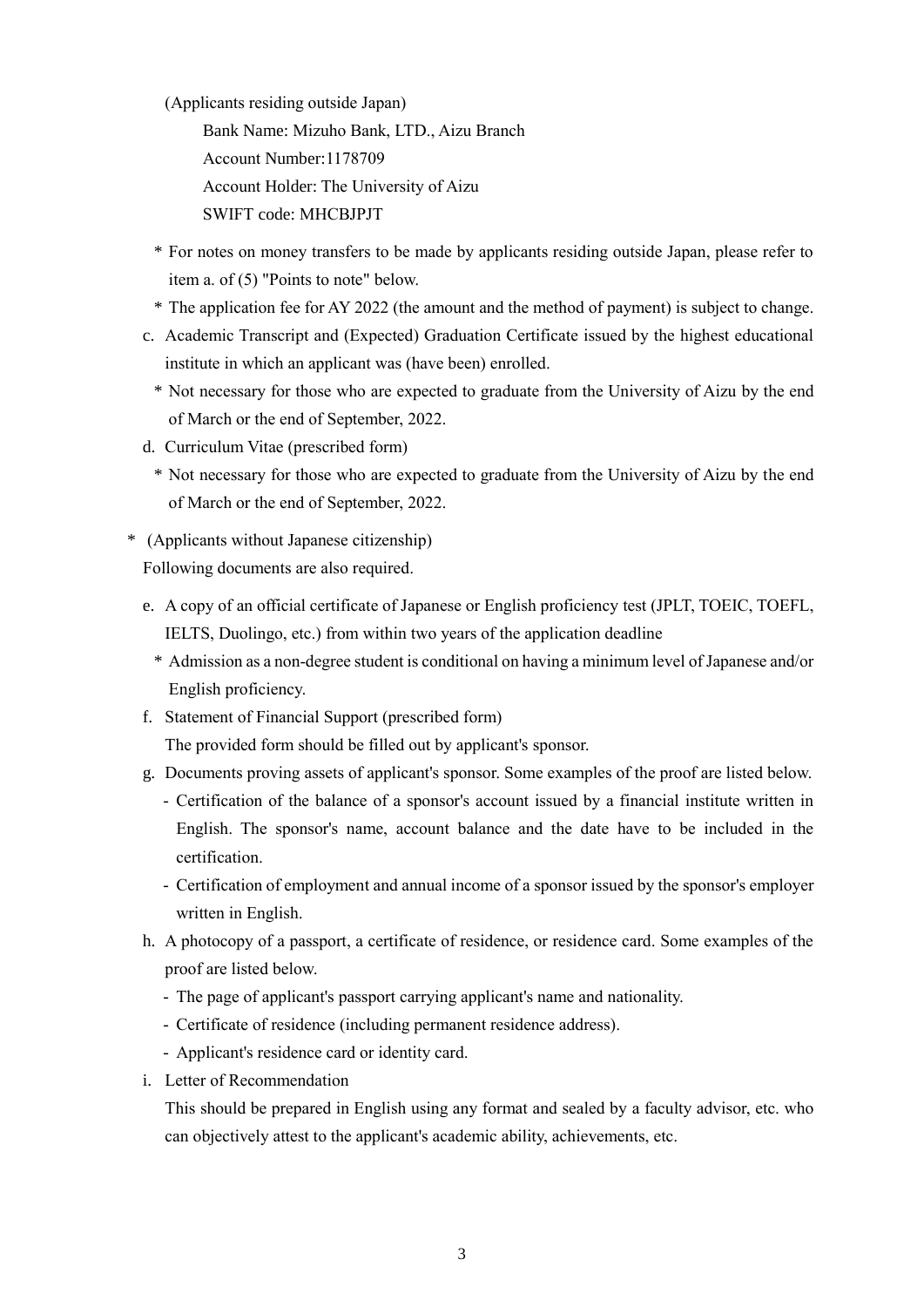- (5) Points to note
	- a. When paying by international remittance, please assure that the remitter name is identical to the applicant name, that the amount deposited in the designated account is 9,800 yen, and attach documents verifying this remittance to the application package.

If the remitter name is different from the applicant name, contact the Student Recruitment Section  $\leq$  admission  $\omega$ -aizu.ac.jp>. If possible, add a comment to the remarks field on the remittance request form that the remittance is an application fee.

Since an application cannot be accepted if the full examination fee is not received due to the deduction of remittance fees, make certain to inform the financial institution that the applicant will bear all remittance fees.

Further, please note that in the event that the bank where the remittance is requested cannot directly transfer funds to the account specified by the University, intermediary financial institutions will require payment of handling fees.

b. Incomplete applications will not be accepted. Once received, any change in the contents of the application documents will not be accepted.

In the case of a change in applicant's address or contact address, an applicant should report this information immediately to Student Recruiting Section of the University of Aizu.

- c. Late applications will not be accepted.
- d. Once received, the application documents and application fee will not be returned under any circumstances.
- e. Should any false statements be discovered in the application documents, admission may be denied, even if admission has been approved.
- f. Applicants with handicaps who may require special considerations to be given for studying at the University must submit a consultation application (no prescribed form) that describes the items listed below to the Student Affairs Division of the University of Aizu.
	- Applicant's name and address (including applicant's contact telephone number)
	- The name of the educational institute from which the applicant graduated
	- Types and seriousness of disability (those who receive medical treatment must attach a medical certificate.)
	- Specific items requiring special considerations for studying at the University
	- Special measures that had been taken at the educational institute, etc. from which the applicant graduated
	- The applicant's state in daily life
- g. International students must apply for enrollment in courses for a total of at least six academic credits per quarter. (Registration for 10 hours or more in real-time class per week is required to obtain the status of residence for study in Japan.)
- 5. Selection Method

Successful applicants shall be selected based on screening of documents submitted. If there is something unclear about the documents, applicants may be asked detailed questions over the phone,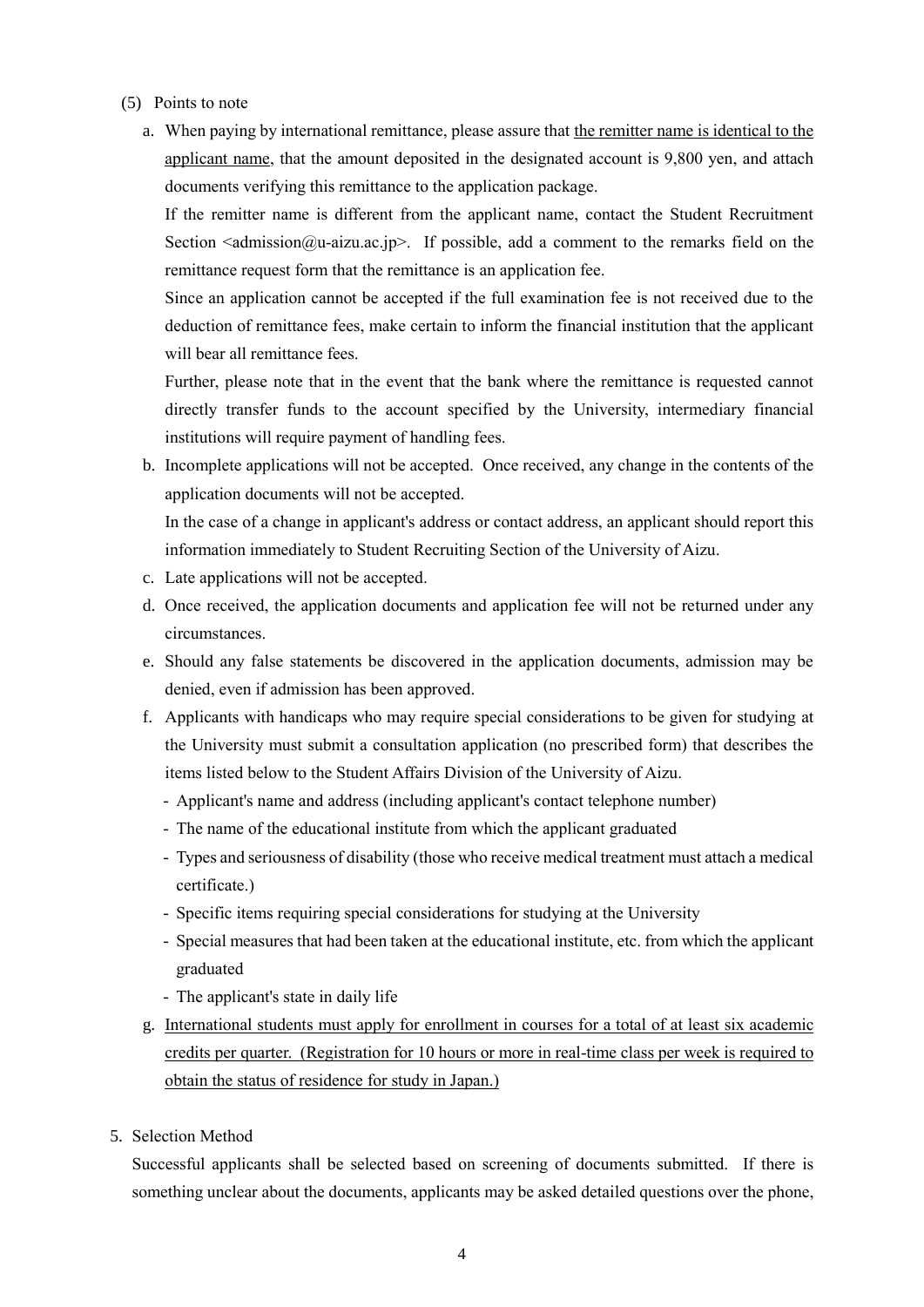e-mail, Skype, etc. Even if an applicant passes the selection process, admission to the University of Aizu will be revoked if the applicant is unable to receive a certificate of eligibility for residence in Japan due to reasons such as their lack of ability to pay their expenses.

## 6. Announcement of Successful Applicants

A notification shall be made to each successful applicant after the selection.

# 7. Admission Procedures

- (1) Admission Procedures and the Period for Completion of Admission Procedures Documents necessary for admission and the period for completion of admission procedures will be notified when the successful notification is sent to each successful applicant. Should any individual fail to complete the admission procedure by the prescribed date, the individual shall be regarded as having declined enrollment in the University.
- (2) Where to Complete the Procedure: Student Recruiting Section, Student Affairs Division, The University of Aizu Tsuruga, Ikki-machi, Aizu-Wakamatsu City, Fukushima, 965-8580 JAPAN
- (3) Admission Fee: 28,200 yen (for AY 2021) Admission fees must be paid to the designated bank account by the deadline.
- (4) Tuition: 14,400 yen per credit (for AY 2021)

Students will be requested to pay the tuition in one lump sum for the credits by the last day of the month they are admitted to the University.

International students must pay 86,400 yen (six credits) into designated bank account by the admission deadline. Those who wish to take academic credits over six must pay the additional tuition fee by the last day of the month they are admitted to the University.

- \* The admission fee and tuition for AY 2022 (the amounts and the method of payment) are subject to change.
- \* Once received, admission documents will not be returned under any circumstances.
- \* Once received, admission fees will not be returned in principle.

### 8. Other

(1) Living Expenses

Approximately 50,000 - 100,000 yen per month is necessary for living expenses, excluding tuition.

(2) Handling of Personal Information

Personal information shall be handled in accordance with the "Act on the Protection of Personal Information Held by Independent Administrative Corporations" and the "Regulation on the